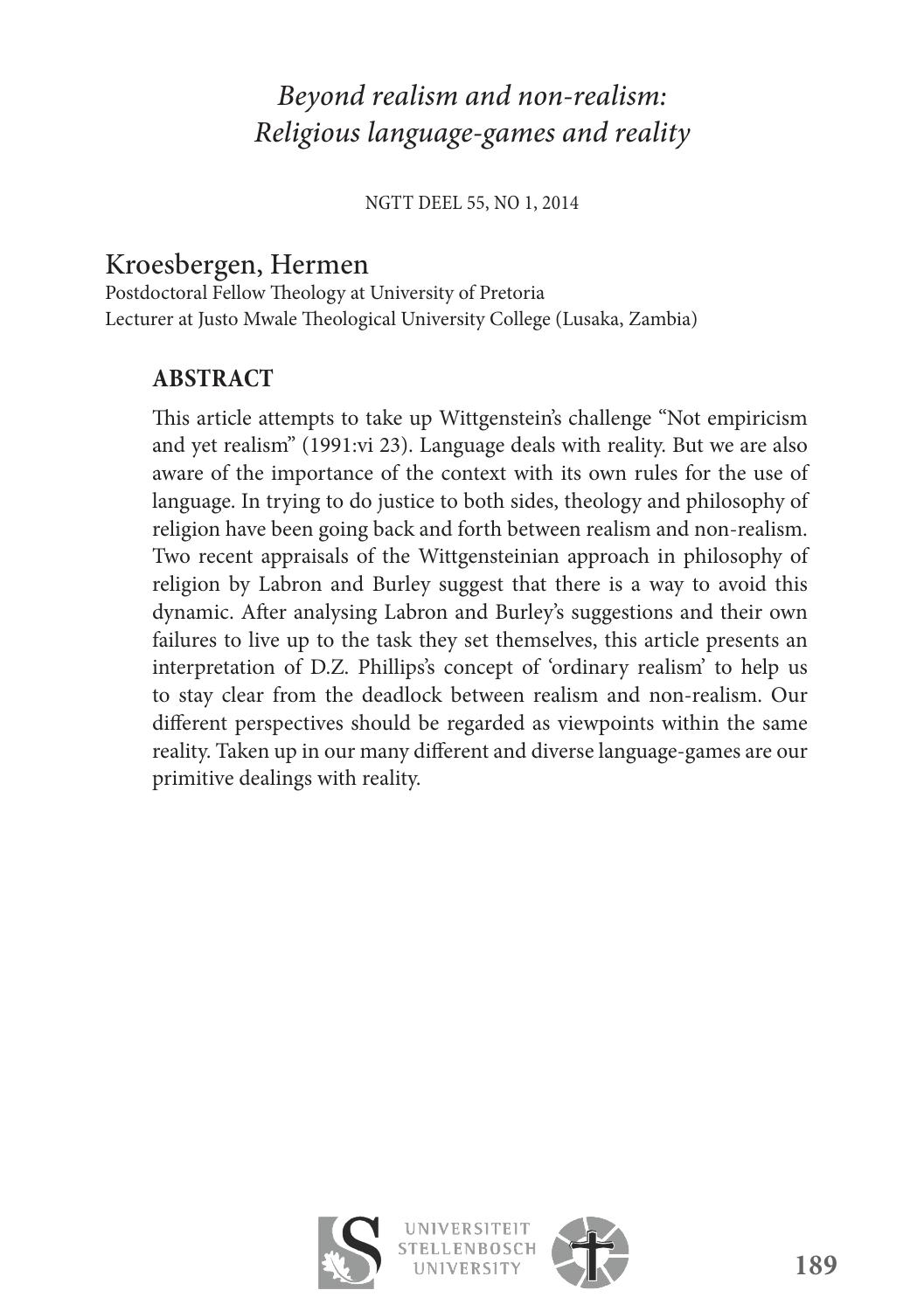The way we talk about God depends upon where we were born, the people we have met, and other circumstances. Someone may come to embrace the Christian faith as an adult free agent and he may have made it truly his own through a deliberate and independent act. However, if he is born in Lusaka or Pretoria, we cannot escape the suspicion that it all would have been very different had he been born in Riyadh or Beijing. This post-modern awareness of the importance of the context with its particular language and rules has haunted philosophy of religion and theology in the twentieth century. The awareness of the relativity of our beliefs led to what came to be known as the linguistic turn, and to approaches such as non-realism: what we regard as true or false depends upon the rules that we quite arbitrarily adhere to.

After the linguistic turn, however, in the twenty-first century there seems to be a turn towards realism. This trend is visible in the 'ontological turn' in anthropology, and in the movement of 'new sincerity' in arts, but also in philosophy or religion and so-called 'theological realism'.1 The cogency of the argument for realism derives to a large extent from the desire to avoid the problems of non-realism, such as the incapability provide answers to challenges in our current globalized society. To avoid the relativism of post-modernity, philosophers and theologians alike turn towards realism. However understandable the desire to avoid relativism may be, this seems to gloss over and outright ignore the awareness of the relativity of our beliefs. People born in Lusaka generally look differently at the world from those born in Riyadh. Now, is realism the only alternative to non-realism?

In recent years two books exploring the Wittgensteinian approach in the philosophy of religion appeared, which suggest otherwise: *Wittgenstein and Theology* by the Canadian philosopher Tim Labron (2009) and *Contemplating Religious Forms of Life. Wittgenstein and D.Z. Phillips* by the British philosopher Mikel Burley (2012). Both Labron and Burley use Wittgenstein's metaphor of the fly-bottle.<sup>2</sup> Philosophers often are like flies in a fly-bottle: their questions lead to other questions and to yet other questions, and once they are stuck with these they cannot find their way out of the myriad of questions that confront them. Regarding the debate mentioned above, it does not help to simply return to realism after the demise of non-realism. We should acknowledge both that our language is relative to the context in which we find ourselves, and that our language deals with reality. Wittgenstein emphasized that, rather than going back and forth between realism and non-realism, the only

<sup>1</sup> See for the 'ontological turn' in anthropology Pedersen (2012); for 'new sincerity' in arts Cohn & Russell (2012); for realism in philosophy Alston (2002); and for 'theological realism' Moore & Scott (2007).

<sup>2</sup> See Labron (2009:42) & Burley (2012:3), referring to Wittgenstein (1958:309).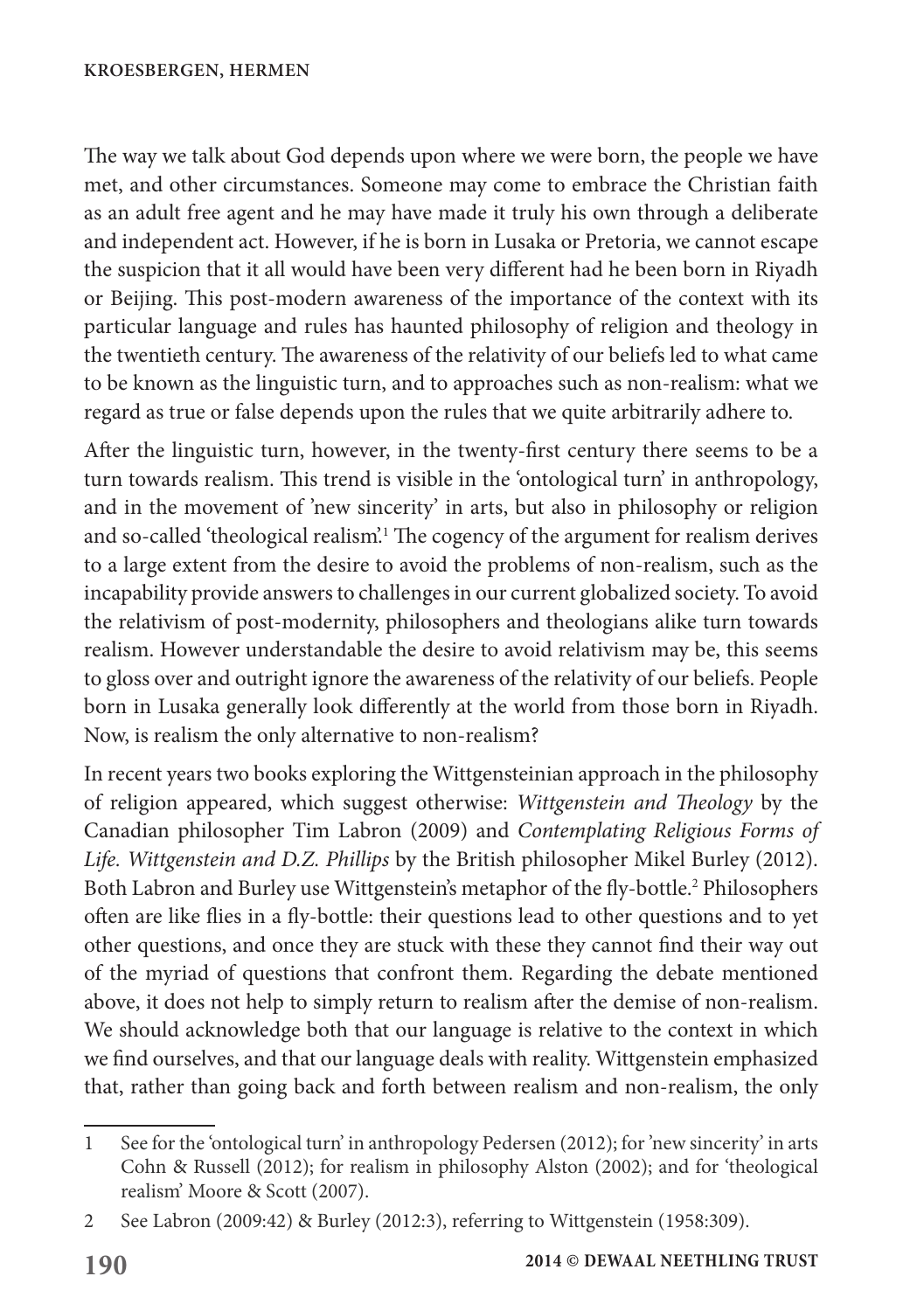way out is to trace the way back, step by step. Wittgenstein (1991:vi 23) challenges us, saying: "Not empiricism and yet realism in philosophy, that is the hardest thing." But how did so many philosophers of religion get trapped in the fly-bottle of realism and non-realism in the first place? The beginning of an answer we find in how Labron traces the history of our problem.

## **1 CHALCEDONIAN REALISM?**

The temptation of realism originates according to Labron (2009:24-30) with the philosophical meditations of René Descartes. Descartes (1985:114-115, quoted by Labron 2009:24) noticed that in philosophy after all those centuries "there is still no point in it which is not disputed and hence doubtful." So, how can we ever be sure about a connection between our ideas and the external world? How can we be sure that our language is about reality? However, by phrasing the difficulty thus, already the important decisions have been made: "the problematic Cartesian separation between our ideas and the physical world" as Labron (2009:33) phrases it. It is assumed that language has meaning apart from the world, and that one can compare language and the world as two separate entities.

John Locke (1985:104, quoted by Labron 2009:31) continues in the line of Descartes and argues that the world through empirical experiences makes impressions on our empty mind, which are subsequently expressed in language, stating: "There is nothing in the intellect that wasn't previously in the senses." Our language is a representation of the world. This is philosophical realism. George Berkeley uses the same Cartesian framework the other way around and argues that our mind creates the world, that what we call 'the world' is in fact a projection of our mind and language. Labron (2009:41) summarizes: "Berkeley reduces matter to ideas since the so-called physical object is actually an idea." This is philosophical idealism or nonrealism. However, both approaches, realism and non-realism, share the Cartesian assumption that we need to find a link between the separate entities of language and reality.

Labron (2009:33-39) continues to describe how Ludwig Wittgenstein in his early philosophy was attracted to realism and wondered how our language mirrors reality. Later on he realized that in doing so he turned language into an empty shell. He realized that language does not have any meaning apart from the lives of people, however tempting it may be to investigate the connection between language and reality apart from those messy, concrete lives.

Having followed this philosophical trace, Labron (2009:65-79) draws an interesting parallel to discussions within theology. Here the tempting question is not how to connect language to reality, but how to connect our human imagination to the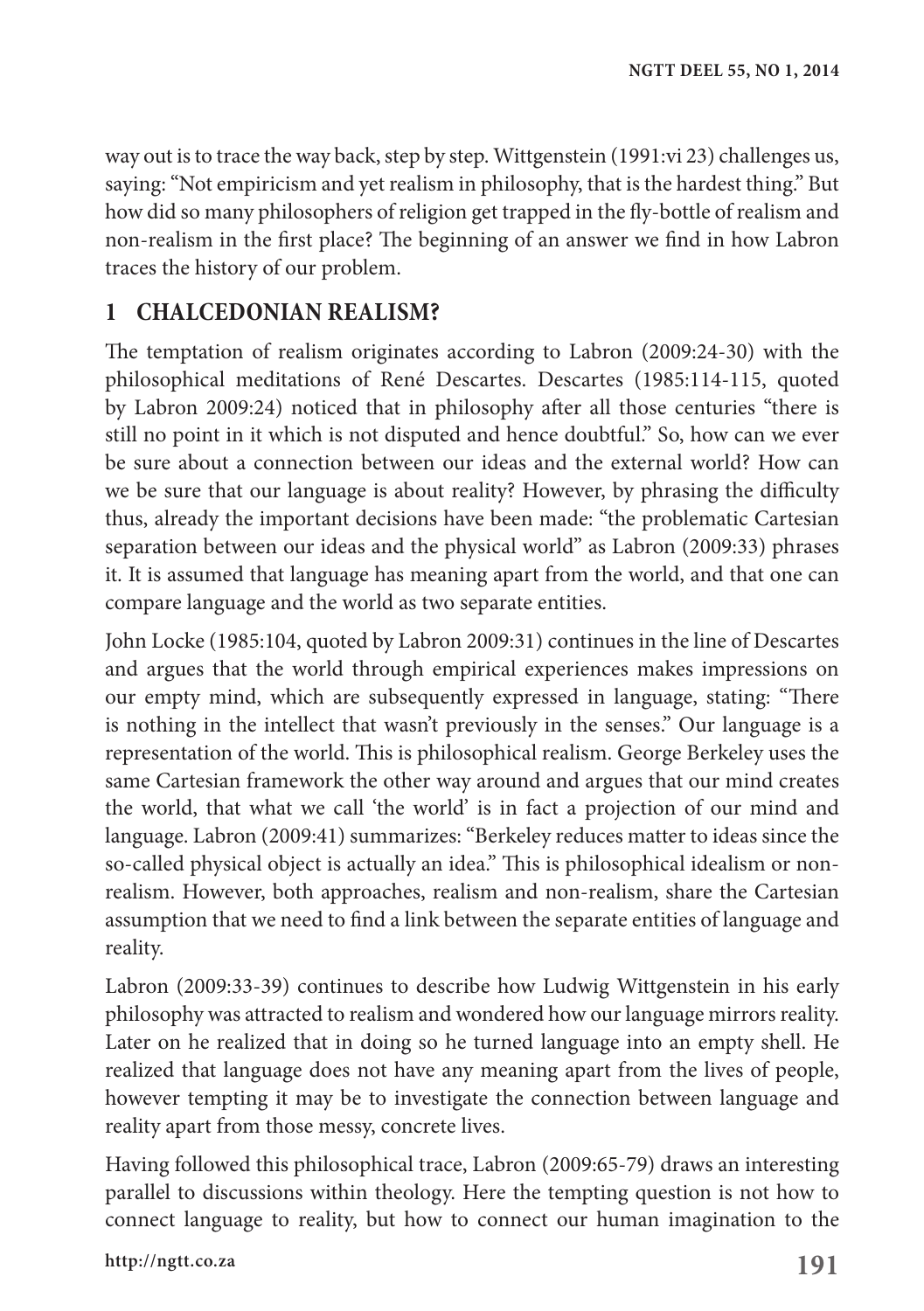divine reality. Some theologians – Nestorians – opted for a solution similar to realism: God impresses himself on our empty imagination; others –Eutychians – went the other way arguing that all we assume to know about God in the end is just projection. At the Council of Chalcedon both Nestorians and Eutychians were declared to be heretic.<sup>3</sup> They had attempted to answer the wrong question. They should not have separated God and man in the first place. God and man are neither separable nor mixed, as is stated in the famous Christological dogma of Chalcedon. And, according to Labron (2009:68&115), "Wittgenstein's philosophy is analogical [...] to Chalcedonian Christology," both object to the quest for connections between respectively ideas and the external world, and the human and the divine. Labron (2009:95) summarizes: "the language-games mediate our contact with reality as Christ mediates our contact with God." However, in religion a dogma may simply be announced, but in philosophical or theological reflection the work still needs to be done.

Labron attacks the frame of realism versus non-realism, but, in fact, by doing so he only reaffirms its hold. As George Lakoff (2004:3-5) famously showed in his *Don't Think of an Elephant!* once you get your opponent to attack your position in your terms, you have already won. By writing a book urging us to resist the debate between realism and non-realism – however noble this cause indeed is – Labron in fact makes it harder to resist it: even when you state that the concepts are confused, you confirm that they have meaning. Labron leaves us with the puzzle *how* to resist the entire frame of realism versus non-realism. Labron fails to provide an answer, and there are even indications that he himself – despite his own warnings – is separating language and reality.

When Labron (2009:63) hints at how he would account for the ordinary realism of the Wittgensteinian approach in the philosophy of religion, he states that: "the language-game of Christianity is tied directly to the language-games of death, birth, marriage, sin, etc." This statement is problematic in two important ways: first, there is not one language-game of Christianity, but there are many different languagegames, which could be called 'Christian'. Wittgenstein did not intend that 'languagegame' would become a technical term – in fact, part of his reason to introduce it was to cut through our technical philosophical jargon. It is clear though that he did not intend it to be used for an entity as big and complex as Christianity. To talk about language-games makes sense when we can assume that they refer to limited, specific and to some extend separate uses of language with their own distinctive rules. So we should not talk about 'the Christian language-game' or 'the religious language-

<sup>3</sup> See Labron (2009:76-77).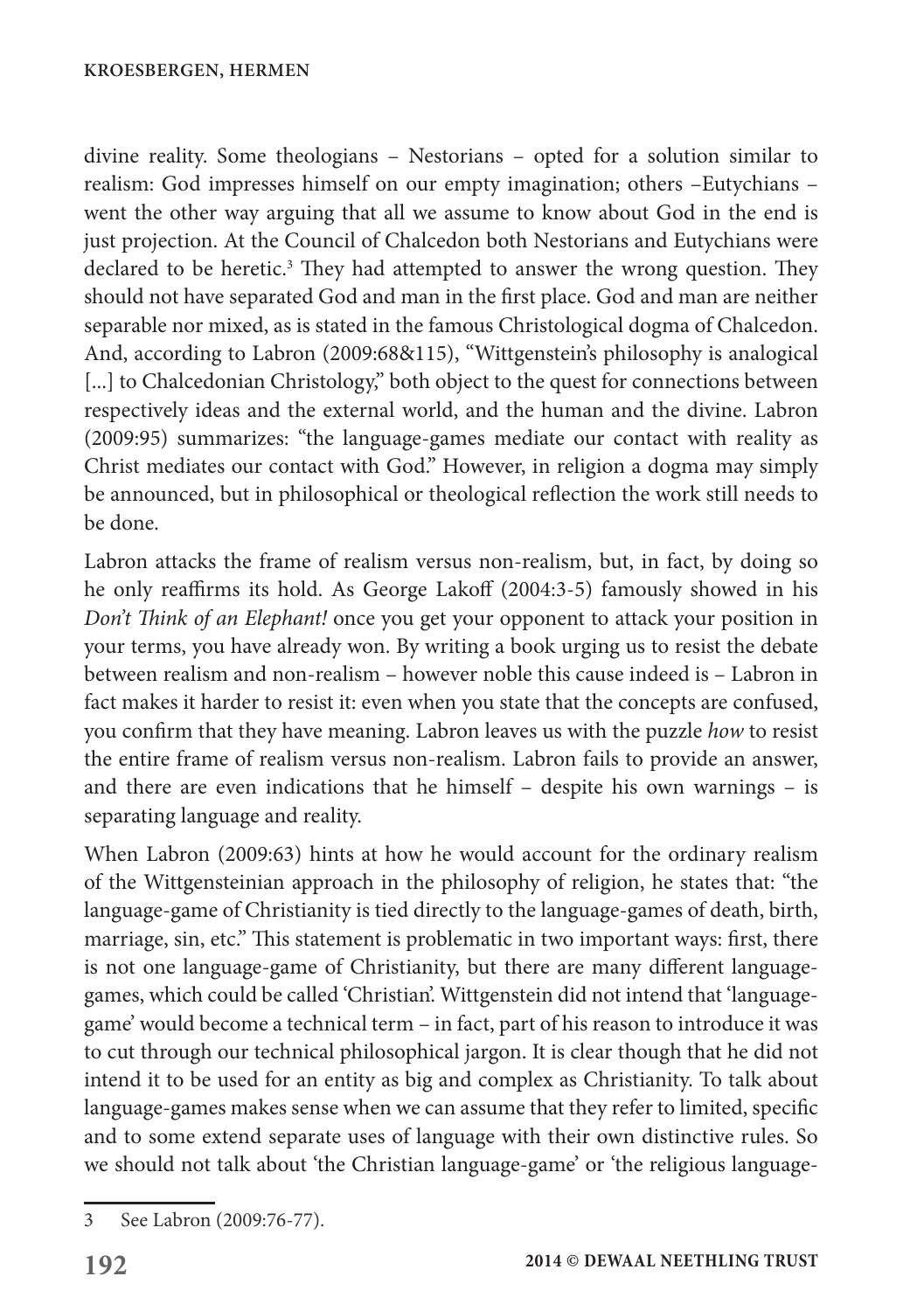game', but we should talk for example about the language-games of praying, vocation or reincarnation.4

Second, religious language-games do not first of all relate to the *language-games of* death, birth etc., but to the reality of death, birth, etc. The way Labron is phrasing it suggests that there is a realm of language-games separate from reality. Our languagegames, however, are embedded in reality; they deal with reality, not just with other language-games. By his historical analysis Labron has shown us that to avoid the philosophical fly-bottle of going back and forth between realism and non-realism we need to avoid the Cartesian separation of language and reality altogether. By relating religious language-games only to other language-games, he failed this task himself. Before we investigate whether another approach is possible, let us look at Burley's analysis of the fly-bottle of realism and non-realism in which philosophers and theologians have trapped themselves.

## **2. LOGICALLY PRIOR TO REALISM?**

Burley analyses both the works of Wittgenstein himself and D.Z. Phillips who most famously applied Wittgenstein's approach to philosophy of religion. Burley (2012:4) notes that many philosophers try to fit Wittgenstein and D.Z. Phillips into the debate between realism and non-realism within the philosophy of religion. Burley (2012:91) argues against "the strategy of framing Phillips' position as an instance of non-realism." Wittgenstein and Phillips stress that we should pay attention to the actual ordinary use of language. Instead of discussing language in general, philosophers should contemplate how language plays a role in ordinary contexts.

Burley (2012:7) states: "the sorts of questions around which Wittgensteinian investigations are oriented are logically prior to any question concerning the reality or unreality of the objects of religious beliefs. What both Wittgenstein and Phillips are chiefly interested in are the *meanings* of these beliefs."5 They investigate the meaning of language about God by analysing how the concept of 'God' is used in different contexts. Questions like 'Does God exist?' or 'Does a metaphysically real God exist?' are meaningless without their context in day-to-day lives in Lusaka or Riyadh or wherever you may find yourself. Therefore Wittgenstein and Phillips want "to examine how language is used within religious contexts" before they deal with the

<sup>4</sup> This is a mistake that is often made in the literature about the Wittgensteinian approach. For example Oppy & Trakakis (2007:118) even mix talking about "religious beliefs as forming distinctive 'language games'" and "belief as a distinctive language game" on one single page.

<sup>5</sup> See as well Burley (2012:167-169).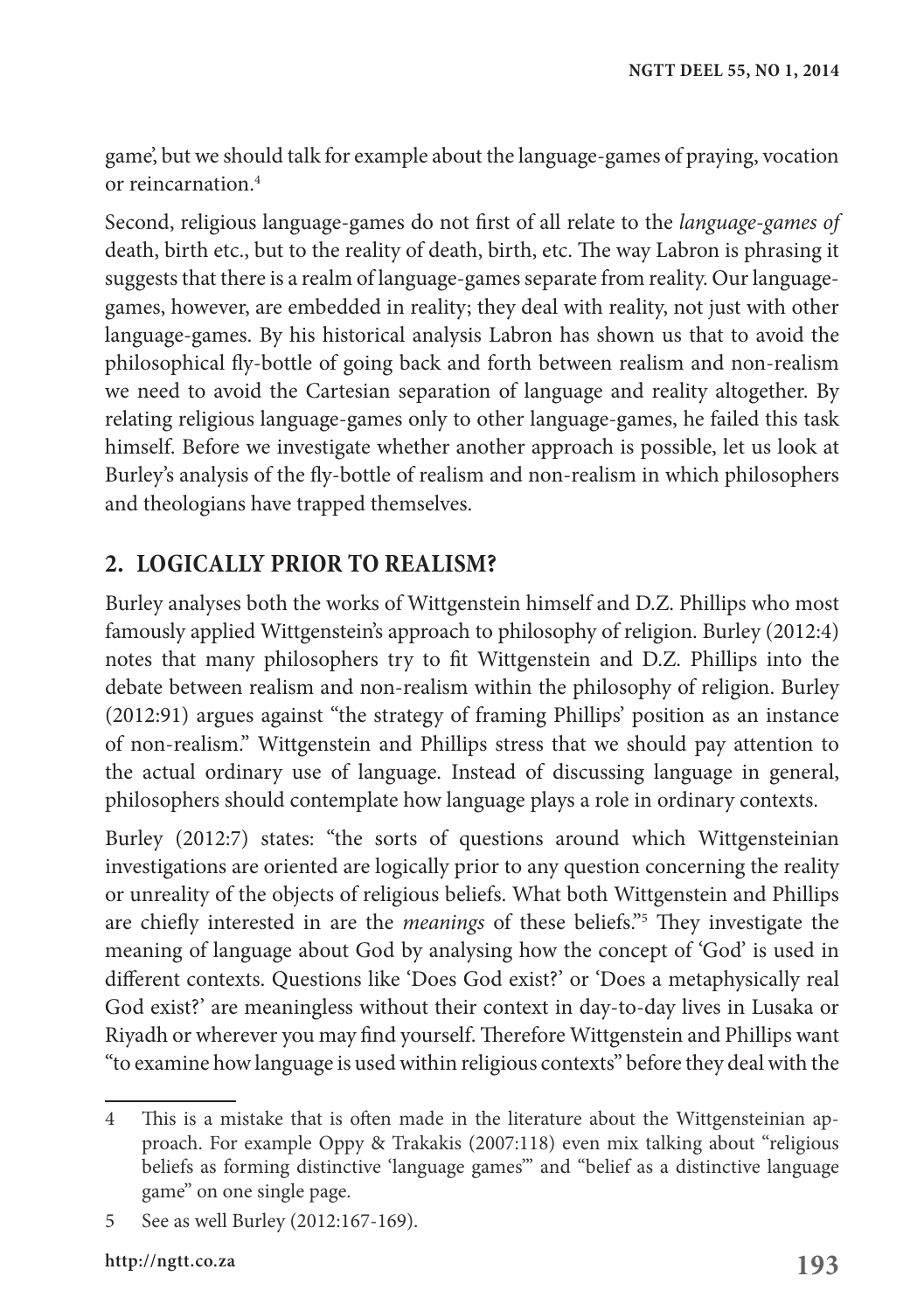existence of God, says Burley (2012:86). Wittgenstein and Phillips refuse to answer the question whether God really exists, and are therefore labelled automatically as non-realists.

Burley rightfully defends the Wittgensteinian approach against being framed in terms of the debate between realism and non-realism. However, by Burley's repeated claim that the philosophical investigations of Wittgenstein and Phillips are *logically prior,* he is suggesting that after listening to Wittgenstein and Phillips, we *can* in a meaningful way debate whether a metaphysically real God exists. Then we would be back within the frame of realism versus non-realism again, which Burley himself has urged us to avoid.

Now, D.Z. Phillips himself often used the phrase "logically prior" as well, but in a slightly different way. Phillips (2001:294) for example stated that his inquiries were "logically prior to particular assertions of belief or non-belief." Here Phillips is talking about assertions of belief and non-belief, that is: in ordinary every-day life – which is something completely different from philosophical realism and nonrealism. Contrary to what Burley is suggesting, Phillips holds that both philosophical realism and non-realism are confused and will never make sense even after countless Wittgensteinian investigations have taken place.

Burley discusses an example of an instance where according to him Phillips himself flies into the fly-bottle of realism and non-realism. Phillips points out some logical problems concerning the concept of 'reincarnation'. Burley notes that in our ordinary world many millions of people believe in reincarnation and they must have some criteria to deal with these logical problems.<sup>6</sup> Phillips, Burley argues, should concentrate on those practices rather than in the abstract pointing out philosophical problems with reincarnation.

However, Burley (2012:114) is making the same mistake here, that he – quite correctly – ascribes to Phillips, when he refers to "[c]ultures in which a belief in reincarnation is prevalent." It is not the case that reincarnation does not exist, but neither is it the case that those many millions of people Burley refers to, believe that reincarnation does exist. These millions of people do not hold a belief in reincarnation, they live in a world with reincarnation – and that is something different. Look for example at the Bollywood-movie *Agneepath* in which a son is searching for the approval by his mother for all his life.<sup>7</sup> Just before his death his mother tells him: "I will ask the

<sup>6</sup> See Burley (2012:113-115).

<sup>7</sup> Malhotra (2012).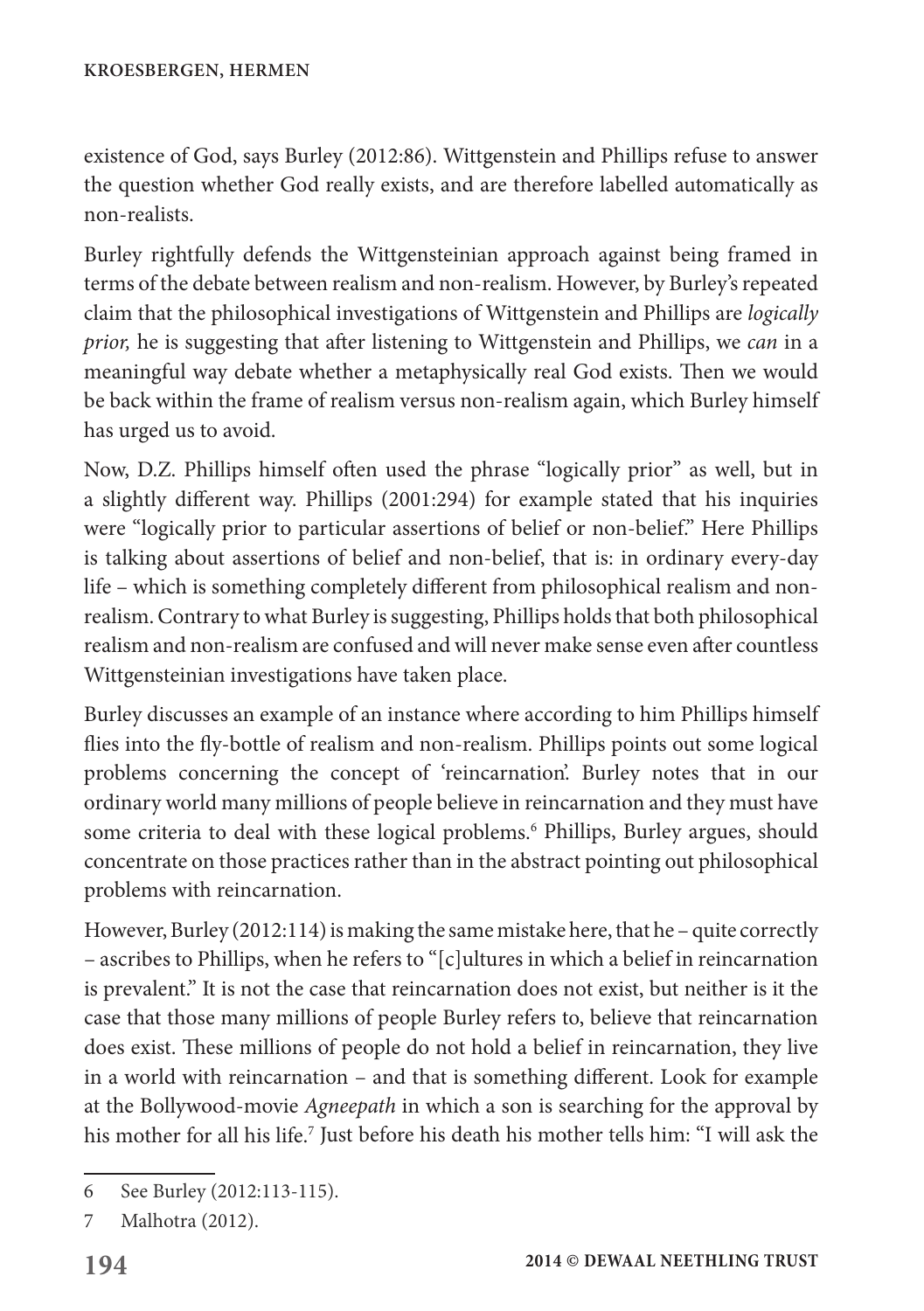Lord to be your mother again in the next life." These two people live in a world with reincarnation.8

Both Labron and Burley convincingly argue that all language is dependent upon the lives of the people speaking that language. Statements are not true or false independent of these lives, as philosophical realists presuppose. We need to avoid questions such as whether God or reincarnation exist, but investigate what people mean when they use these concepts. On the other hand, in their language people deal with an external reality, contra the ideas of non-realists. Avoiding the Cartesian separation of language and reality does not imply doing away with reality, on the contrary: in our religious language-games we are dealing with reality. How can we avoid going back and forth between realism and non-realism, recognizing both our awareness of the importance of the context with its own language and rules, and the fact that in our language we are dealing with reality? Labron and Burley point in the right direction, but fail to come up with an answer. Taking our lead from D.Z. Phillips's idea of 'ordinary realism', however, we will argue that a way out of the flybottle of realism and non-realism is possible.

### **3. VIEWPOINTS IN THE SAME REALITY**

Many of his colleagues reckon that D.Z. Phillips "never quite succeeds in being a realist", as philosopher Andrew Moore (2003:91) puts it.<sup>9</sup> On the other hand Phillips (2000b:36) explicitly denies being a non-realist: "I am not propounding any form of non-realism." He (1999:76) holds that "[t]he real need, however, is to cut through the realism/nonrealism debate. We need to appreciate that our philosophical choice is not between realism and a mere plumping for some perspective."10 And then, according to Phillips (2000b:36), "[a]fter their demise, we simply have ordinary realism." Now, can we make sense of Phillips's claim to 'ordinary realism' in philosophy of religion, and is this a viable alternative to both non-realism and realism in philosophy and theology?

I take my lead here from what Phillips (2001:322) wrote referring to an article by Winch: "I take Winch's point that moral differences, where the conceptual gap between them is great, are not perspectives on a *common* reality. I think it is rather

<sup>8</sup> Although I personally would not say something like this, I think I can understand it. I can admire this statement, and I think I take mother and son serious in doing so – without answering the question whether reincarnation does or does not exist in reality.

<sup>9</sup> See for some other recent accusations that Phillips is a non-realist: Byrne (2003: 8); Oppy & Trakakis (2007:106); and Hilberg (2009:83).

<sup>10</sup> See as well Labron (2009:23&52) & Burley (2012:4&87).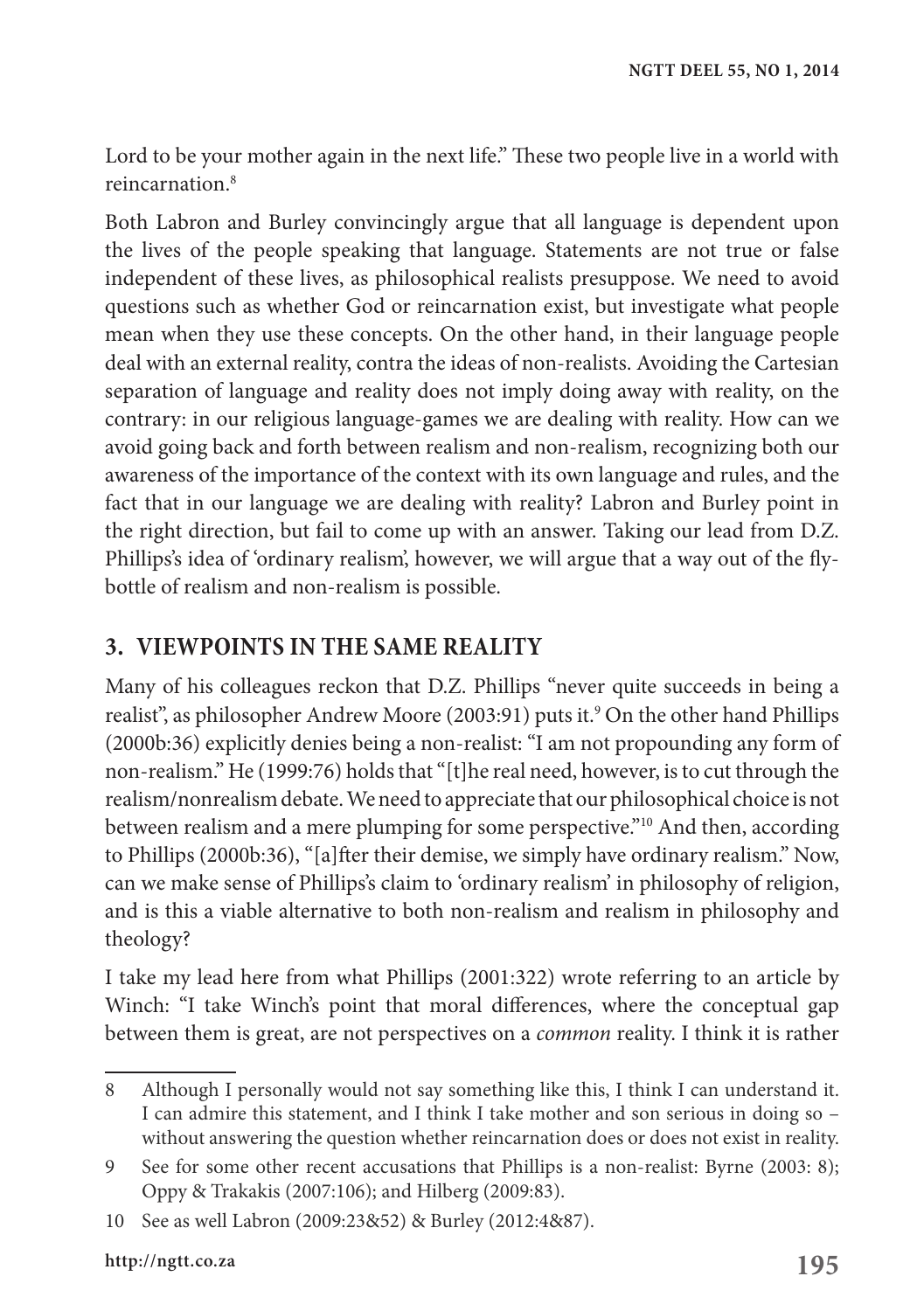different if one says they are viewpoints *in* the same reality, by which I mean that they cut across and impinge on each other in countless ways in the hubbub of voices in our own and other cultures." This interpretation of language-games differs from that of other interpreters of Wittgenstein, who regard language-games as presupposing a picture of reality - either conventional or realistic.<sup>11</sup> Phillips holds that languagegames express viewpoints within one and the same real reality, shared by all speakers of language, religious and non-religious. Language-games are not based on particular descriptions of reality, but are viewpoints within a given reality. Taking this point of departure, which was never further elaborated by Phillips himself, I will now attempt to show how this may provide a perspective that avoids the problematic dynamic of realism and non-realism that Labron and Burley detected.

There are many different language-games; someone who is born in Lusaka learns to participate in different language-games than someone who is born in Riyadh. The language-games themselves are not true or false; rather, the rules of the languagegame determine what we call true and false. It is our human agreement that determines when something should be called true and when false. However, truth can still correspond to what we usually think of as making it correct to say 'is true' of a statement, that is: the statement corresponds to the way things are in reality. Recognizing the importance of language-games, rules and human agreement does not exclude that. To show this, let me first use actual games as example.

In soccer there are rules for when something is really a goal: the ball should be pushed over the line of the goal, not by hand, not from an offside position, etc. Humans have agreed that those are the rules. This does not mean that it is human agreement that decides whether team A or team B has scored a goal. Humans have agreed on the rules, but the ball should be across the line in reality. Whether it is or not, is something we check in the world, not something we decide upon. In the rules that humans have agreed upon it is determined which aspect of reality is relevant in this respect. When we play indoor soccer, a basketball ring may be above the playing field. Accidently the ball may go through this ring. In soccer this is irrelevant. In basketball you would look closely to see whether or not the ball really went through the ring, in a game of soccer that does not matter. Everyone may agree that the football really did go through the ring, but that is irrelevant. Human agreement made up the rules for what is truly a goal in soccer, but that does not mean that

<sup>11</sup> See Ellenbogen (2003) who argues that Wittgenstein's conception of truth implies that what we call 'true' is based upon our human conventions and cannot transcend our current capacity for knowledge; and Brümmer (2006) who argues that language-games are constituted by tacit presuppositions about reality.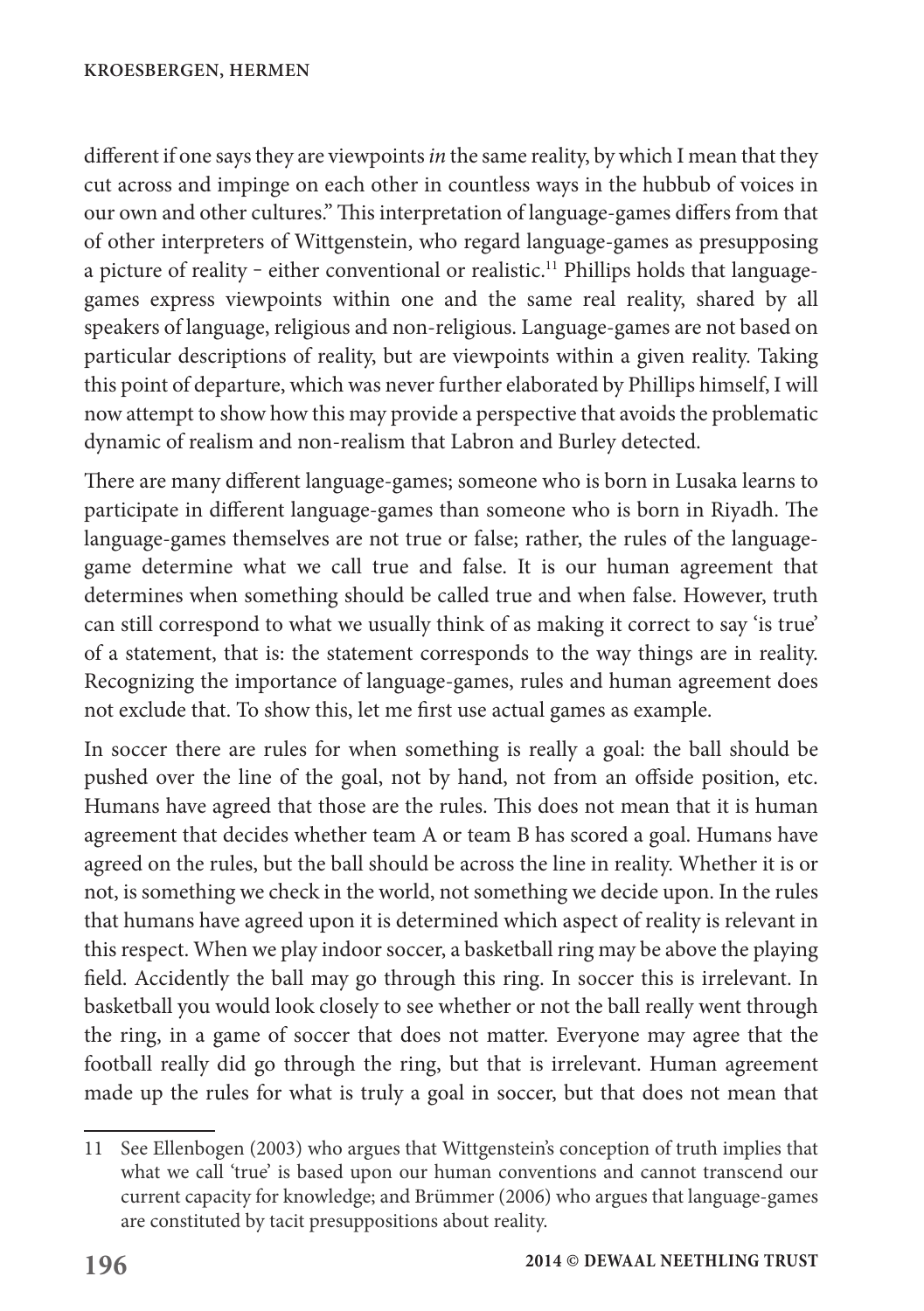reality is out of the picture – far from it: in the rules we have decided, agreed upon, what aspects of reality are important to consider.

Just like in ordinary games, in language-games the rules of the language-games are made up by human beings, but in these rules we refer to reality. In the rules of the language-game it is decided which part of reality is relevant to us and in what way. For someone who considers a dangerous journey, it may be important whether or not a chicken that has been administered a sacramental poison survives.12 I would be able to see whether the chicken really does or does not survive, but to me that would not be relevant. To this man who participates in the language-game of consulting an oracle, it is. For me the survival of the chicken would be just like the ball going through the basketball ring during indoor soccer: it really happened, but it does not matter.

Human agreement in our different language-games settled the rules for what in reality is important. This may be something very different from one language-game to the next, just like the rules for what is really a goal differ from soccer to basketball. This does not mean that all these language-games are isolated islands. They do bear on each other. And we may gain insights from people who play different languagegames than we do. For me it would be hard to see how the chicken's survival was relevant, but perhaps in this man's practice the hazard of our personal decisions is better accounted for than in my own. Looking at the language-games of others may enrich our understanding of the world we share.

Our language-games determine how we live within reality, what aspects of reality are important to us. This is not denying the existence of truth in the sense of 'that what is in accordance with reality.' Understanding our language-games with 'believe' would imply finding out the rules for what is important in reality within these language-games. This interpretation of language-games avoids the Cartesian separation of language and reality, without doing away with reality: in our languagegames we are dealing with reality. The language-game determines which aspect of reality is important, where we bump into reality. Now, do we bump into reality in our religious language-games as well? This seems be a slightly different case.

#### **4. BUMPING INTO REALITY**

What do we look for in reality when we are participating in religious languagegames? Where might we bump into reality in religion? Let us take three students who try to convince their churches of their vocation to become a minister: one tells

<sup>12</sup> Example adapted from Evans-Pritchard (1937).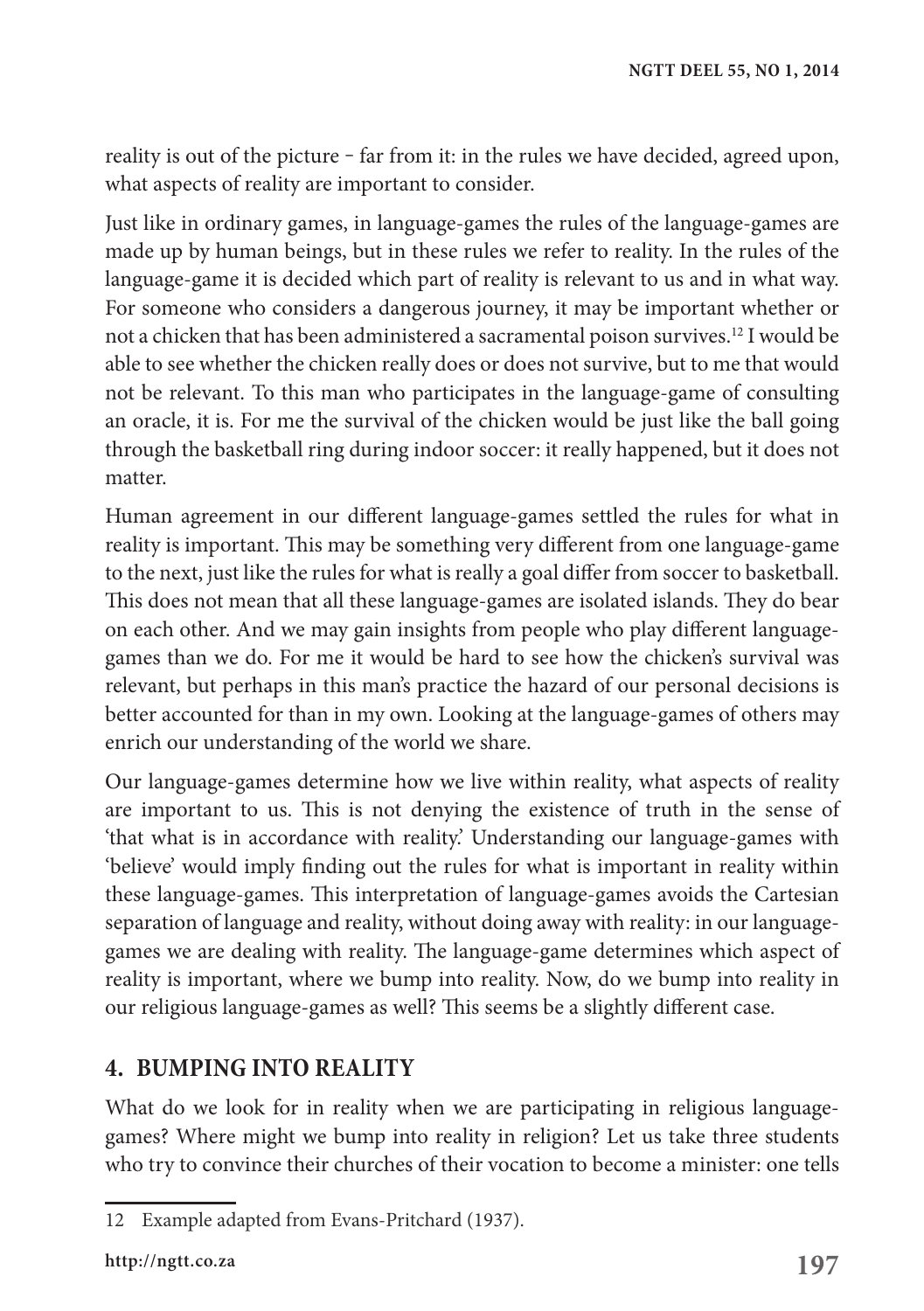the committee that he wanted to study law, but when he was turned down by law school again and again, he realized that God was telling him to follow this different path; the second one had been told by people that he should become a minister for many years now; and the third had always felt such a strong inner conviction that he should become a minister that he could not be swayed by anyone not to go on this path. Three very different stories, but all of these students have been contemplating 'outside' confirmation, they have bumped into reality: either by being rejected at law school, by what people were telling, or by the conviction that the third one found in his own heart. The way you bump into reality and the way you look for 'outside' confirmation may be different in religion from what it is in the empirical sciences, but this does not mean that it is not there. Being able to bump into reality is just as much part of the concept of 'reality' in religion as it is of the concept of 'reality' in many other areas.

Now imagine that you know you can say 'I am called' according to the rules of the language-game in which you participate, but you still do not know whether you should actually say that you are called. Is there somewhere in reality where you can look? In a way there is, in a way there is not. Let me illustrate this by using an example from outside religion.

Imagine someone asks you to forgive him. You consider the possibilities. You are aware that you can say you forgive him, or you can say that he has hurt you too much so at the moment you cannot forgive him. Both statements would be regarded as perfectly normal. They both fit the circumstances; they both fit your personality. Now, what do you say? Whatever you say will from then on be part of who you are. It is both a discovery about what kind of person you are, and a decision about what kind of person you want to be. I think it makes sense to say that you often feel what you must say, whether you can forgive him or not.

But this is not the end of it. Suppose you say that you forgive him, because you feel that way and you genuinely intend to forgive him. Nonetheless, later on you discover that you cannot treat him as you did before the whole affair. You don't want to, but you see him differently. In many language-games with the concept forgiveness, however, you should not do this. You have only really forgiven someone if the way you treat him is no longer related to the hurtful event. You knew this, you were aware of this part of the rules of this language-game. You thought and you felt that you could forgive him, but apparently you cannot. In the rules of the languagegame it is determined that for forgiveness to be real, you must look at the way you treat someone afterwards. You felt you could and should forgive, but later on you found out that you could not. The rules of the language-game tell you what part of reality is relevant. You knew where to look, and your initial feeling that you could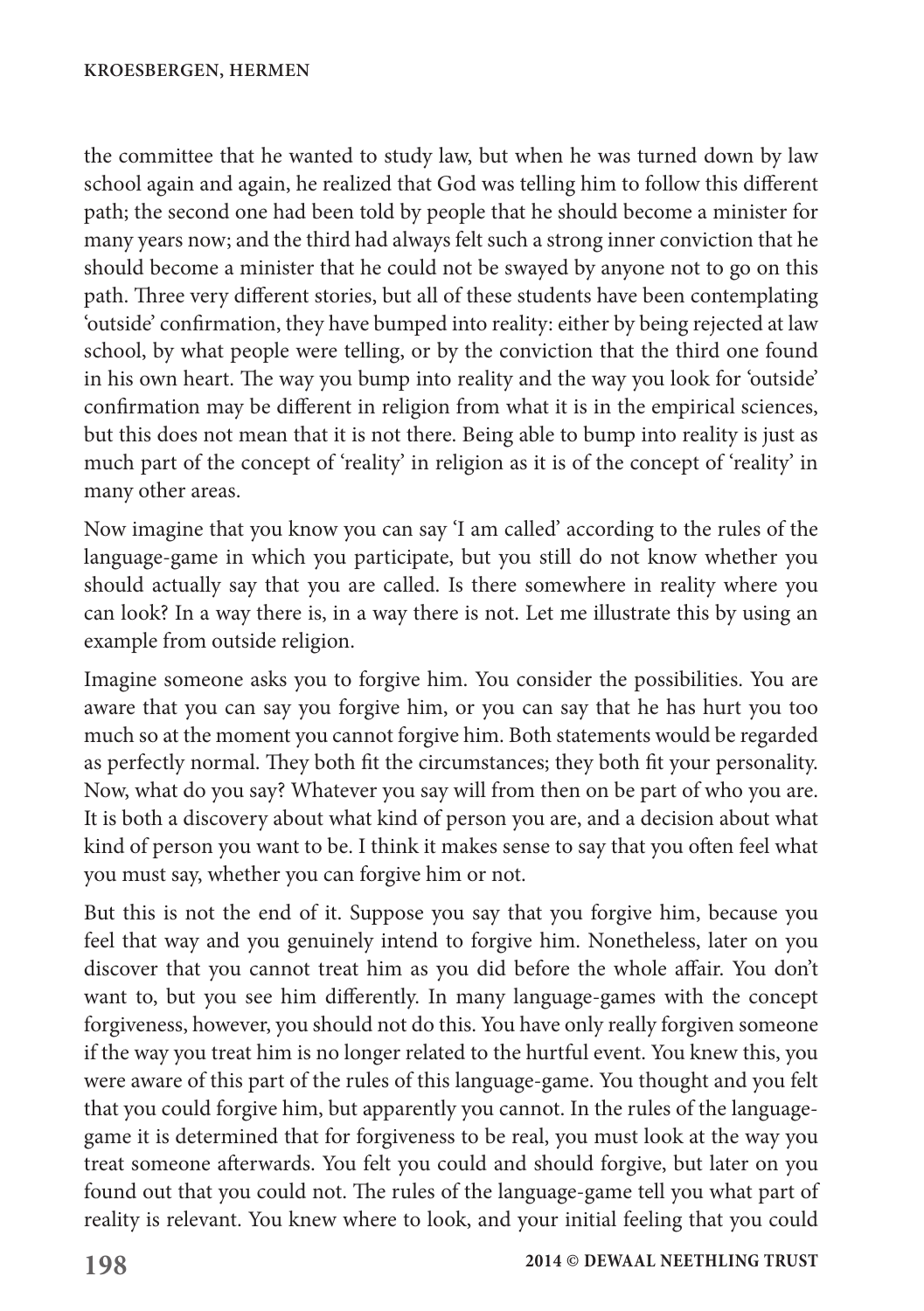forgive was kind of an educated guess, but the future – the future reality – showed something else.

In this example we see the important difference between knowing what could be said meaningfully in a specific situation, and knowing what you should say there and then, the difference between knowing what could be true and saying what is true to yourself, hoping and anticipating that it is the truth.13 You knew the criteria of the language-game in which you were involved. You chose what you genuinely thought was true, but later on reality showed you were wrong. You bumped into reality.

#### **5. RELIGIOUS LANGUAGE-GAMES AND REALITY**

Now, on this account of language-games and reality, what do our language-games show about reality? As said in the example of reincarnation above, our languagegame with reincarnation shows that reality is such that the concept of reincarnation is usable, and actually being used. Does this give us any factual knowledge about the world? No, our language games are not making factual statements about the world, but are part of our living in the world. Our language-games are not based on statements about the world. The agreement of which our language-games are an expression is not an agreement in opinions, but in form of life, as Wittgenstein (1958:241) put it. Elsewhere Wittgenstein (1972:204) states that our acting lies at the bottom of our language-games.

Taking our lead from Phillips's statement that our language-games express viewpoints in the same reality, gives a new meaning to his earlier remarks on our initial reactions to the world which he calls 'primitive reactions' – using a term borrowed from Wittgenstein. Our primitive reactions are taken up in our languagegames. For example in his article 'On Really Believing' Phillips (1993:39) states:

"Unless we agreed in our colour reactions, we would not know what it means to entertain beliefs about colours changing, fading or being renewed. But our reactions are what we do. They are not consequences of our beliefs. Without agreement in reactions there would be nothing to have beliefs about."

<sup>13</sup> In Phillips's work since 1996, following Rush Rhees and Peter Winch, the difference between knowing what *could* be said meaningfully in a specific situation, and knowing what you *should* say there and then, has become important. See for example Phillips (2000a).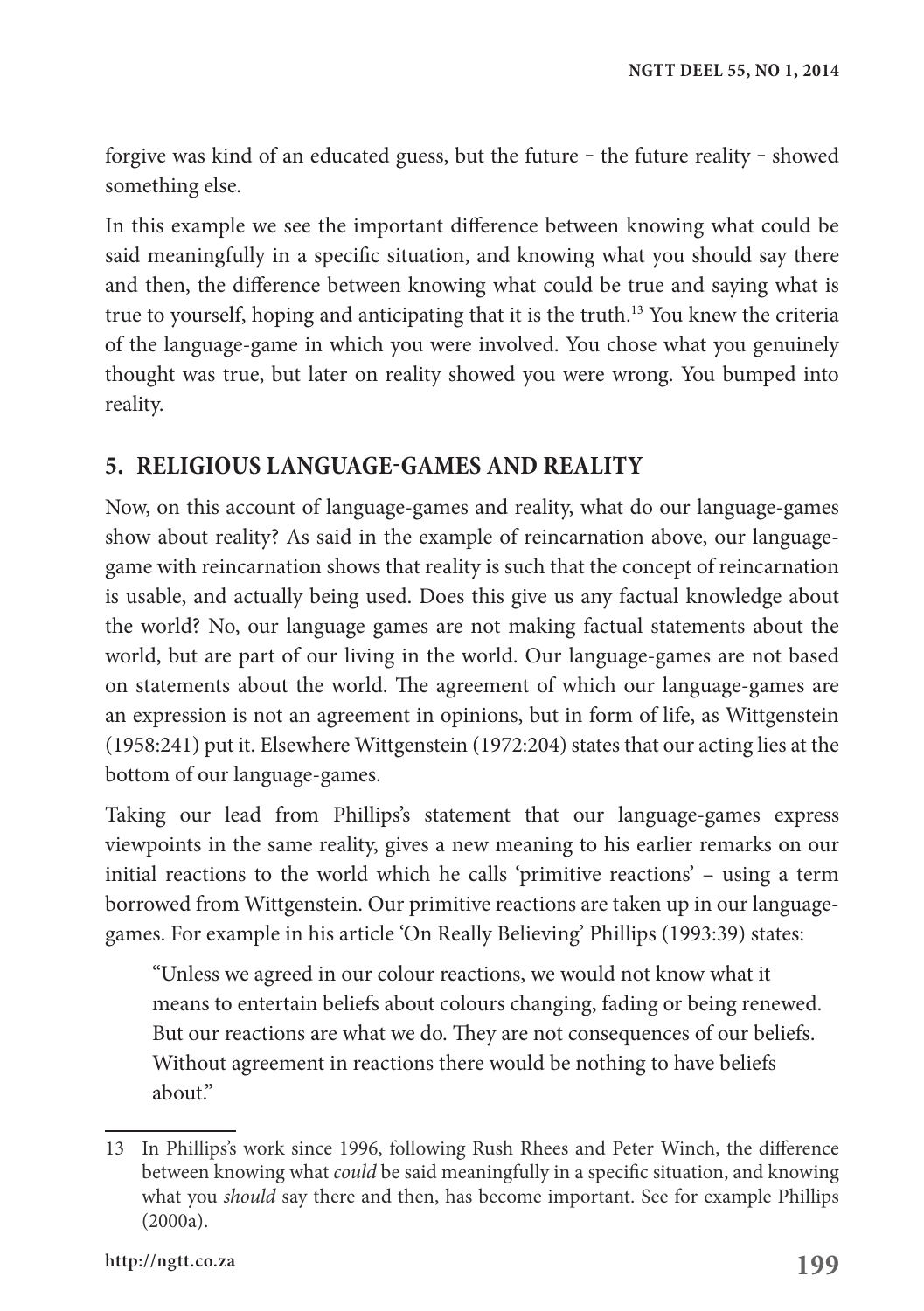This can be done in many different ways. Take the example of colours: in our language-games we distinguish between blue and black, whereas the ancient Greeks did not bother to do so. They will have reacted differently to the colour of the day sky and the night sky, but these different reactions did not result in different concepts. The other way around, we use a single concept of 'romantic love' to cover as different aspects as sexual attraction, producing offspring and being soul mates, whereas for the ancient Greeks these three were completely separate. To philosophically elucidate a language game we need to uncover which primitive reactions are taken up into it.<sup>14</sup> As Phillips (1993:86) states: "The concepts are themselves rooted in these common reactions and responses."

Of course the way in which a philosopher describes primitive reaction, betrays the philosopher's own language-games in which these primitive reactions are taken up. As long as we are willing to acknowledge that, it does not matter, since the goal is no longer disinterested description, but understanding. Unlike in the Kantian transcendental method where a philosopher tries to infer from our current experience what the world must be like, the Wittgensteinian philosopher tries to infer which primitive reactions, which of our primitive dealings in reality are taken up in our language-games. The interest in primitive reactions is not because they would be foundational to our language-games, but because they may elucidate their sense to reach understanding. As Cora Diamond (2005:108) says about examining simpler language-games: "Wittgenstein's methodology often involves the examining of language-games simpler than ours, not because they reveal an essence, but because they can help us to avoid the moves that lead us into philosophical difficulties when we think about our own modes of thought."

The importance of investigating primitive reactions in philosophy of religion may open new ways to engage in collective enterprises together with other sciences, such as for example displayed in the Dutch primatologist and ethologist Frans de Waal's *The Bonobo and the Atheist: In Search of Humanism among the Primates*  (2013). Where would we look in the lives of primates to see whether they display for example primitive reactions that are taken up in our language-game of vocation? As philosophers of religion we would not be as interested in the actual outcome of this research, as we are in imagining the shape such a research would take. We would not be investigating primitive reactions to find the foundations of our language-

<sup>14</sup> As I mentioned in footnote 8 above I can understand the mother using the language-game of reincarnation in the above mentioned movie *Agneepath* as far as I recognize the primitive reactions that are taken up into it, in this case for example the maternal love and the need to express this on a scale beyond this life.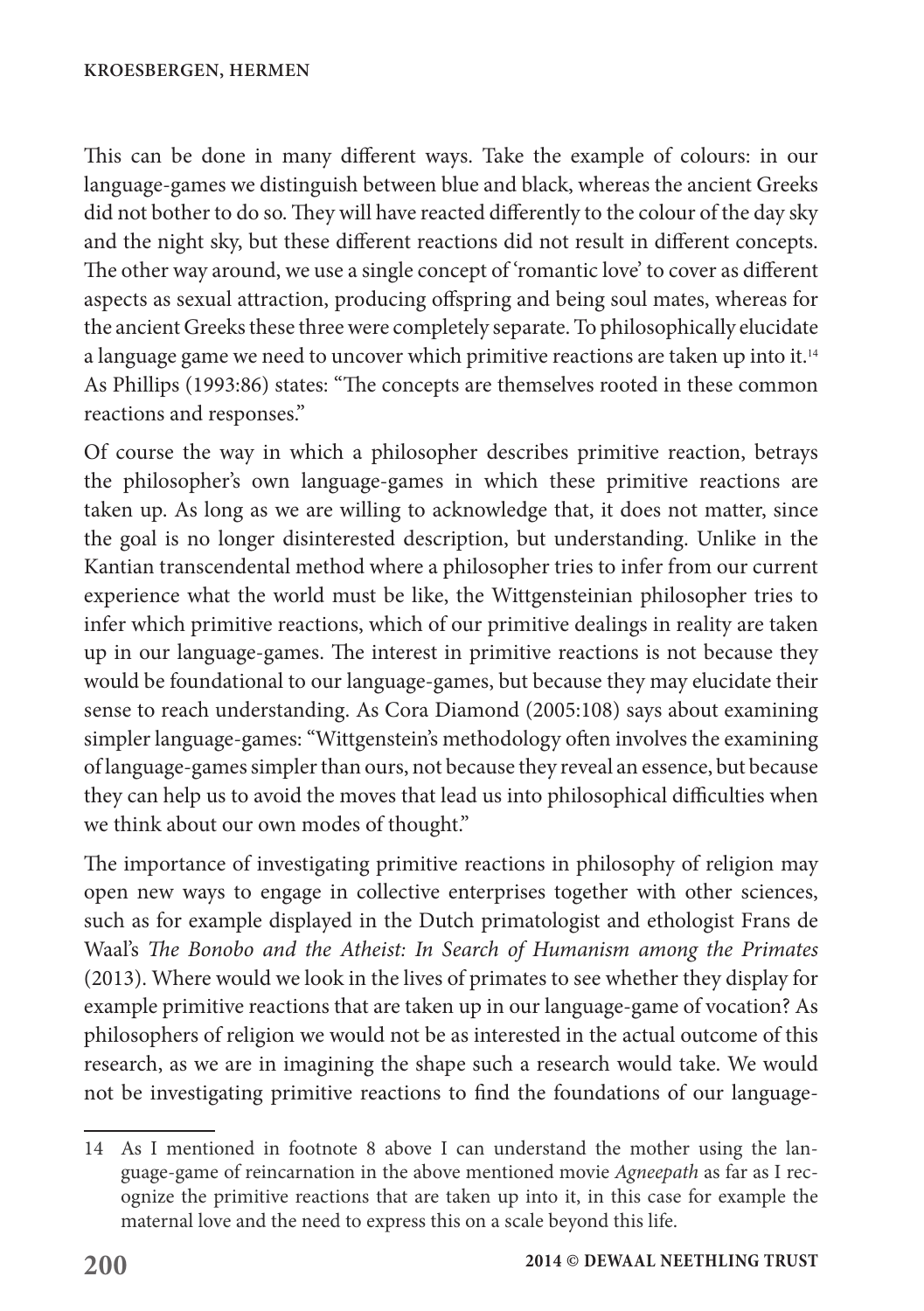games, but to contemplate and elucidate the nature of our language-games by asking ourselves what aspects in primates would interest us to see for example something taken up in our language-game of vocation. Such questions may help to find a way in which the sciences, philosophy of religion and theology together can form an epistemic community attempting to understand the one reality in which we live, despite all our different viewpoints within that reality.15 This would provide a way to avoid questions such as whether God or reincarnation exist that Burley showed to be meaningless, and to investigate what people mean when they use these concepts.

#### **CONCLUSION**

Trying to do justice to either our awareness of the importance of the context with its own language and rules, or the fact that in our language we are dealing with reality, philosophies of religion and theology have been going back and forth between realism and non-realism. Labron and Burley have suggested that the Wittgensteinian approach may provide a way out of this metaphorical fly-bottle. Avoiding their failures to live up to this challenge I presented an interpretation of D.Z. Phillips's concept of ordinary realism that can help us to stay clear from the deadlock between realism and non-realism. Our different perspectives are viewpoints in the same reality. In the way I interpreted this suggestion it allows us to acknowledge both that our language is relative to the context in which we find ourselves, and that our language deals with reality. We can elucidate these different and diverse dealings with reality by investigating our primitive reactions or primitive dealings with reality, which are taken up, into our language-games. Scott and Moore (1997:418) conclude their assessment of Phillips's work by quoting Wittgenstein (1991:vi 23) saying "Not empiricism and yet realism in philosophy, that is the hardest thing", adding that: "It is a thing that awaits adequate treatment by Wittgensteinians in the philosophy of religion." I hope to have done so in this article.

#### **BIBLIOGRAPHY**

- Alston, W. P. (ed.) (2002). *Realism and Antirealism.* Ithaca, NY: Cornell University Press.
- Brümmer, V. (2006). *Brümmer on Meaning and the Christian Faith: Collected Writings of Vincent Brümmer.* Aldershot: Ashgate.

<sup>15</sup> See Buitendag (2013).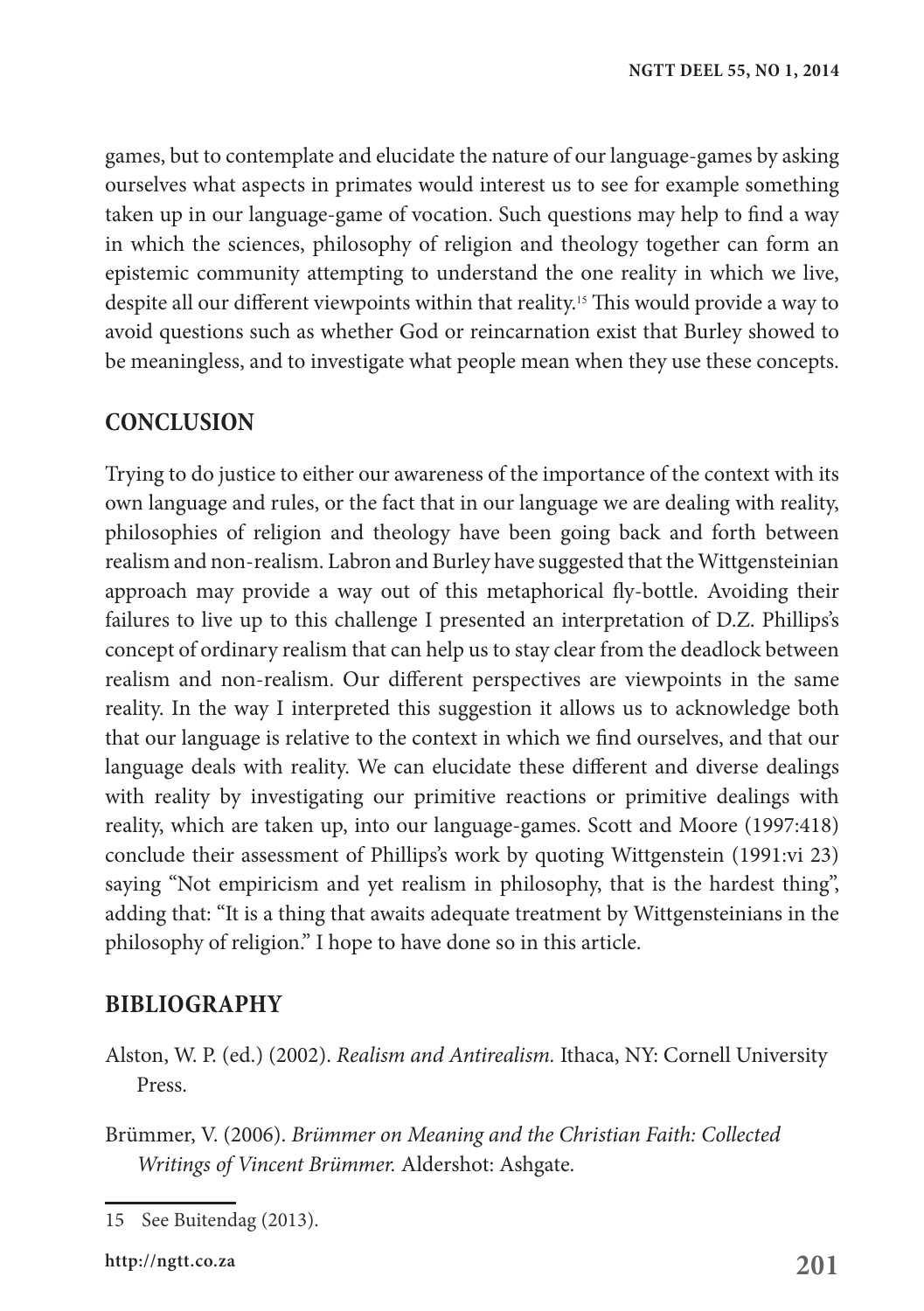- Buitendag, J. (2013). "Gaan na die mier, kyk na sy weë en word wys: Metafoor of paradigma?". *HTS Teologiese Studies/Theological Studies* 69(1), Art. 1976: 1-9.
- Burley, M. (2012). *Contemplating Religious Forms of Life. Wittgenstein and D. Z. Phillips.* New York: Continuum.
- Byrne, P. (2003). *God and Realism.* Aldershot: Ashgate.
- Cohn, R. & Russell, J. (2012). *New Sincerity.* Book on Demand.
- Descartes, R. (1985). *The Philosophical Writings of Descartes.* J. Cottingham, R. Stoothoff & D. Mudoch (trans.). Cambridge: Cambridge University Press.
- Diamond, C. (2005). "Wittgenstein on Religious Belief. The Gulfs Between Us". In D. Z. Phillips & M. von der Ruhr (eds.), *Religion and Wittgenstein's Legacy.* Aldershot: Ashgate, pp. 99-138.
- Ellenbogen, S. (2003). *Wittgenstein's Account of Truth.* Albany: State University of New York Press.
- Evans-Pritchard, E. E. (1937). *Witchcraft, Oracles and Magic among the Azande.* Oxford: Clarendon Press.
- Hilberg, N. S. (2009). *Religious Truth and Religious Diversity.* New York: Peter Lang.
- Labron, T. (2009). *Wittgenstein and Theology.* London: T&T Clark.
- Lakoff, G. (2004). *Don't Think of an Elephant! Know Your Values and Frame the Debate.* White River Junction: Chelsea Green Publishing Company.
- Locke, J. (1985). *An Essay Concerning Human Understanding.* P. H. Nidditch (ed.). Oxford: Claredon Press.
- Malhotra, K. (dir.) (2012). *Agneepath*. India: Dharma Productions.
- Moore, A. (2003). *Realism and Christian Faith. God, Grammar, and Meaning.* Cambridge: Cambridge University Press.
- Moore A. & Scott M. (1997). "Can Theological Realism Be Refuted". *Religious Studies* 33, pp. 401-418.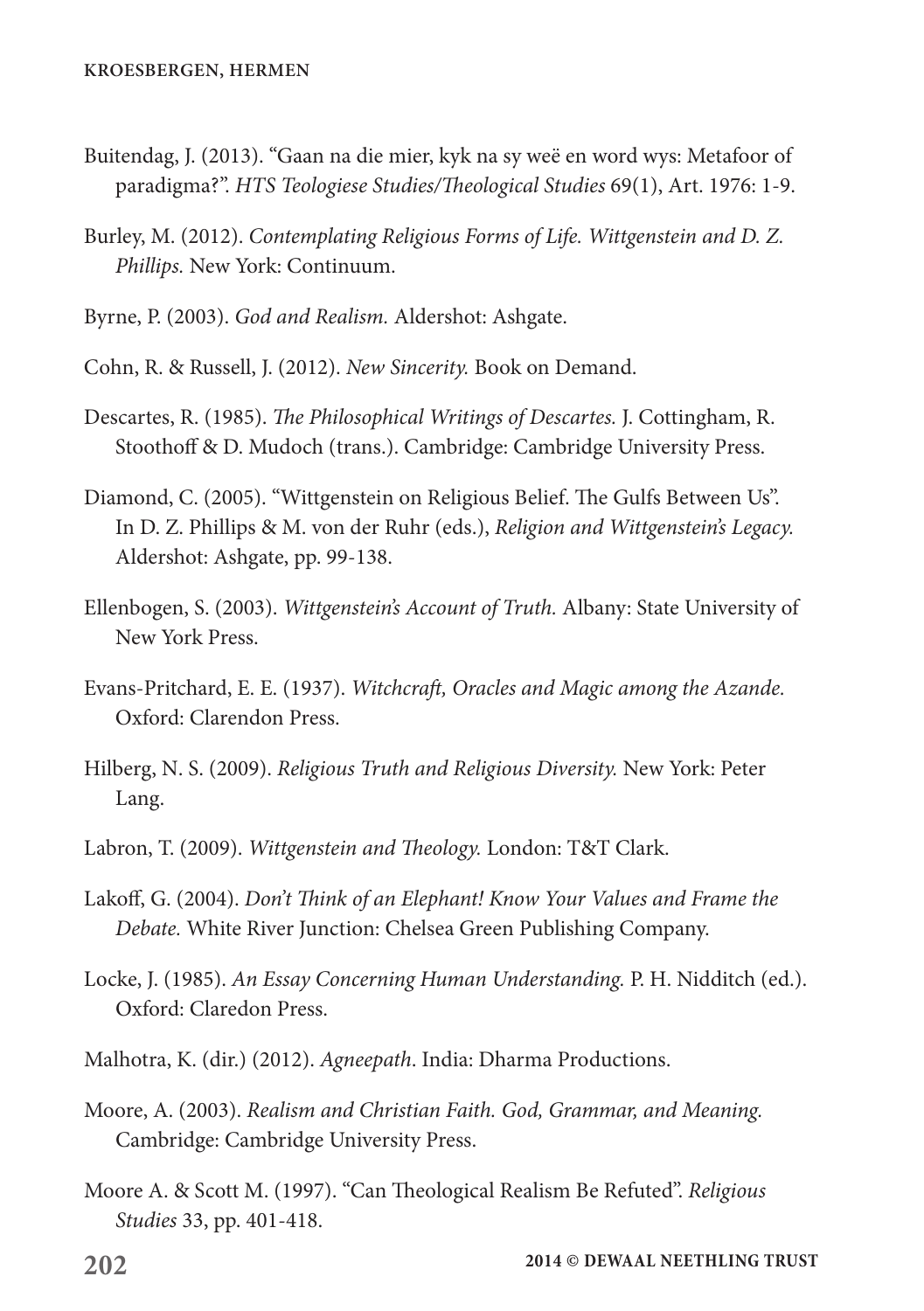- Moore A. & Scott M. (2007). "Introduction". In A. Moore & M. Scott (eds.), *Realism and Religion: Philosophical and Theological Perspectives.* Aldershot: Ashgate, pp. 1-9.
- Oppy, G. & Trakakis, N. (2007). "Religious Language Games". In A. Moore & M. Scott (eds.), *Realism and Religion: Philosophical and Theological Perspectives.* Aldershot: Ashgate, pp. 103-130.
- Pedersen, M. A. (2012). "Common Nonsense. A Review of Certain Recent Reviews of the 'Ontological Turn'". *Antropology of This Century* 5.
- Phillips, D. Z. (1993). *Wittgenstein and Religion.* Basingstoke: Macmillan.
- Phillips, D. Z. (1999). *Philosophy's Cool Place.* Ithaca, NY: Cornell University Press.
- Phillips, D. Z. (2000a). "Beyond Rules". *History of Human Sciences* 13/2: 17-36.
- Phillips, D. Z. (2000b). *Recovering Religious Concepts. Closing Epistemic Divides.* Basingstoke: Macmillan.
- Phillips, D. Z. (2001). *Religion and the Hermeneutics of Contemplation.* Cambridge: Cambridge University Press.
- Waal, F. de (2013). *The Bonobo and the Atheist: In Search of Humanism among the Primates.* New York: W. W. Norton.
- Wittgenstein, L. (1958). *Philosophical Investigations.* Third Edition. G. E. M. Anscombe (trans.). Eaglewood Cliffs: Prentice Hall.
- Wittgenstein, L. (1972). *On Certainty.* G. E. M. Anscombe & G. H. von Wright (eds.). D. Paul & G. E. M. Anscombe (trans.). New York: Harper & Row.
- Wittgenstein, L. (1991). *Remarks on the Foundations of Mathematics.* Revised Edition. G. H. von Wright, R. Rhees & G. E. M. Anscombe (eds.), G. E. M. Anscombe (trans.). Cambridge, Mass.: MIT Press.

#### **KEY WORDS**

Realism Non-realism Language-games Wittgenstein

**203 http://ngtt.co.za**